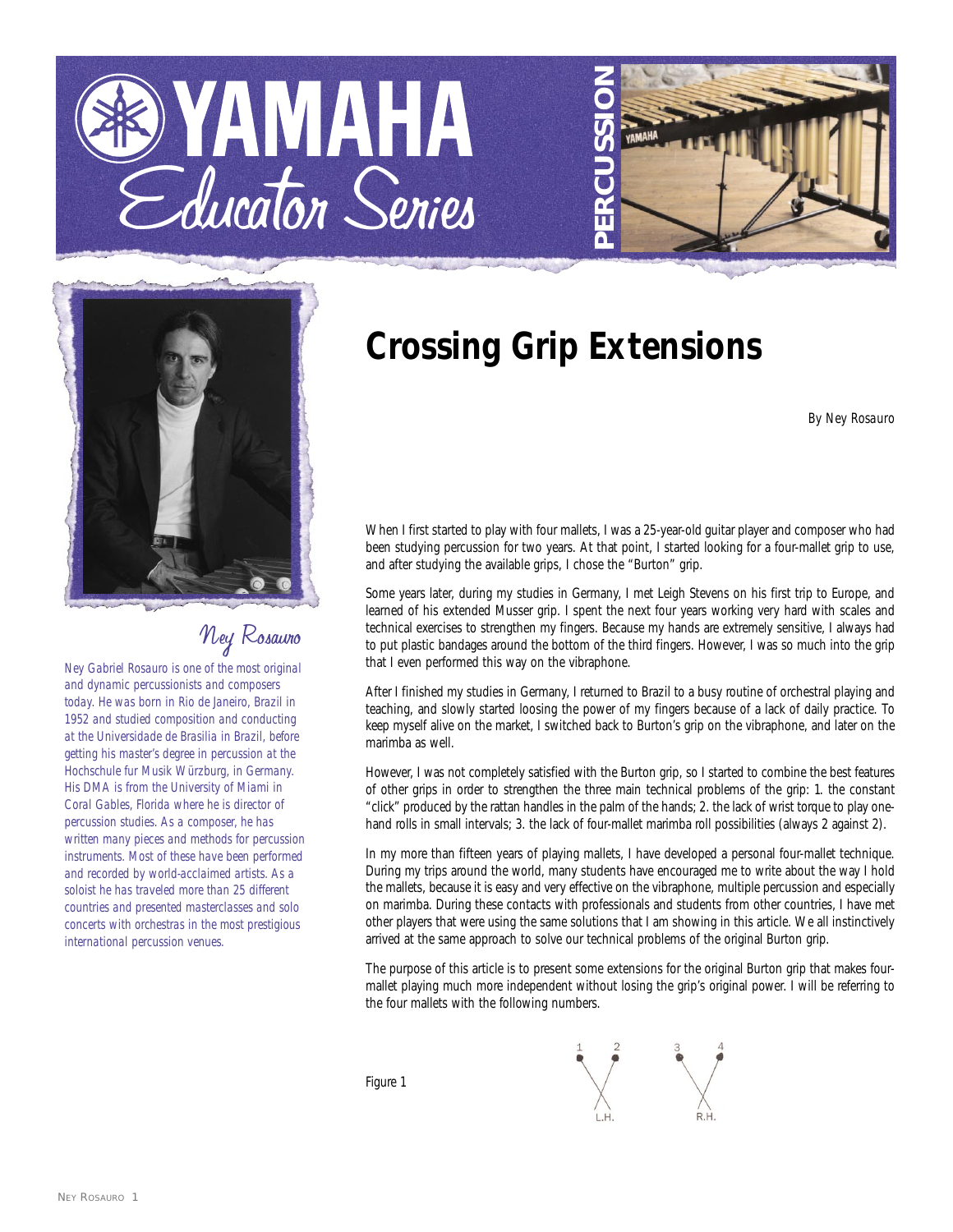

Figure 2 The fingers will be numbered as:



#### **The Outside Mallet**

The 4th finger is the most important finger because it will always hold the weight of the outside mallet (mallets 1 and 4).

- 1. Place the end of the handle of the mallet between the two halves of the palm.
- 2. Curl the joint of the 4th finger as much as possible, and hold the mallet with the tip of this finger. This mallet should always be held with the 4th finger, and the angle between the second and third sections of this finger should always stay as close as possible to 90 degrees.

Remember that by holding this mallet, the 4th finger will never uncurl.

Figure 3



 $90^\circ$ 

#### **The Inside Mallet**

3. The inside mallet (mallets 2 and 3) will be mainly held by the 5th finger. This finger should be curled around the shaft of the mallet, and its tip should always be in contact with the palm of the hand. This will give the mallet freedom to swing up and down.

Figure 4



#### **Holding the Mallets**

- 4. Repeat steps 1 and 2 to hold the outside mallets (see Figure 3).
- 5. Cross the inside mallet in the palm of the hand, with its handle under the outside mallet, and curl the 5th finger around the shaft of the mallet, touching its tip on the palm of the hand (see Figure 5).

The 90º angle position between the sections of the 4th finger will create a free

space between the shafts of the mallets, allowing the inside mallet to swing up and down.

Unlike the original Burton grip, the outside mallet should never be held with the 3rd finger. Because of this, the mallets do not touch the palm of the hand and therefore will not produce the traditional "click" of the shafts touching each other. This extension also provides more independence for the mallets.

The 3rd finger has little to do and should just rest under the inside mallet, helping to support the weight with the 4th and 5th fingers. Remember that the 4th finger should never uncurl.

Figure 5



The easiest and most relaxed interval to use when learning a new grip is a fourth or fifth (see Figure 8 /position zero).

6. In this position zero, the shaft of the inside mallet lays naturally over the last joint of the second finger, with the thumb resting over it. The palm of the hand should face the floor. Be sure that your fingers are relaxed, your hand should be naturally curved, with no extra tension applied to keep the mallets in the hand.

Although holding the outside mallets with a curled 4th finger may feel a bit awkward at first, holding the mallets this way does not require any special tension or strength.

#### **Changing Intervals**

Changing intervals between the mallet heads is done by moving the inside mallet with the 2nd finger and the thumb. Use the 2nd finger to open the intervals and the thumb to close them. On intervals of a second (Fig.6) the outside mallet touches the first section of the 2nd finger. On intervals of a third (Fig.7) the outside mallet touches the second section of the 2nd finger. On intervals of a fifth (Fig.8, position zero) the inside mallet should be held like a snare drum stick and the outside mallet should touch the 3rd section of the 2nd finger.

Yamaha Corporation of America • Band & Orchestral Division 3445 East Paris Ave., SE • P.O. Box 899 • Grand Rapids, MI 49518-0899 www.yamahapercussion.com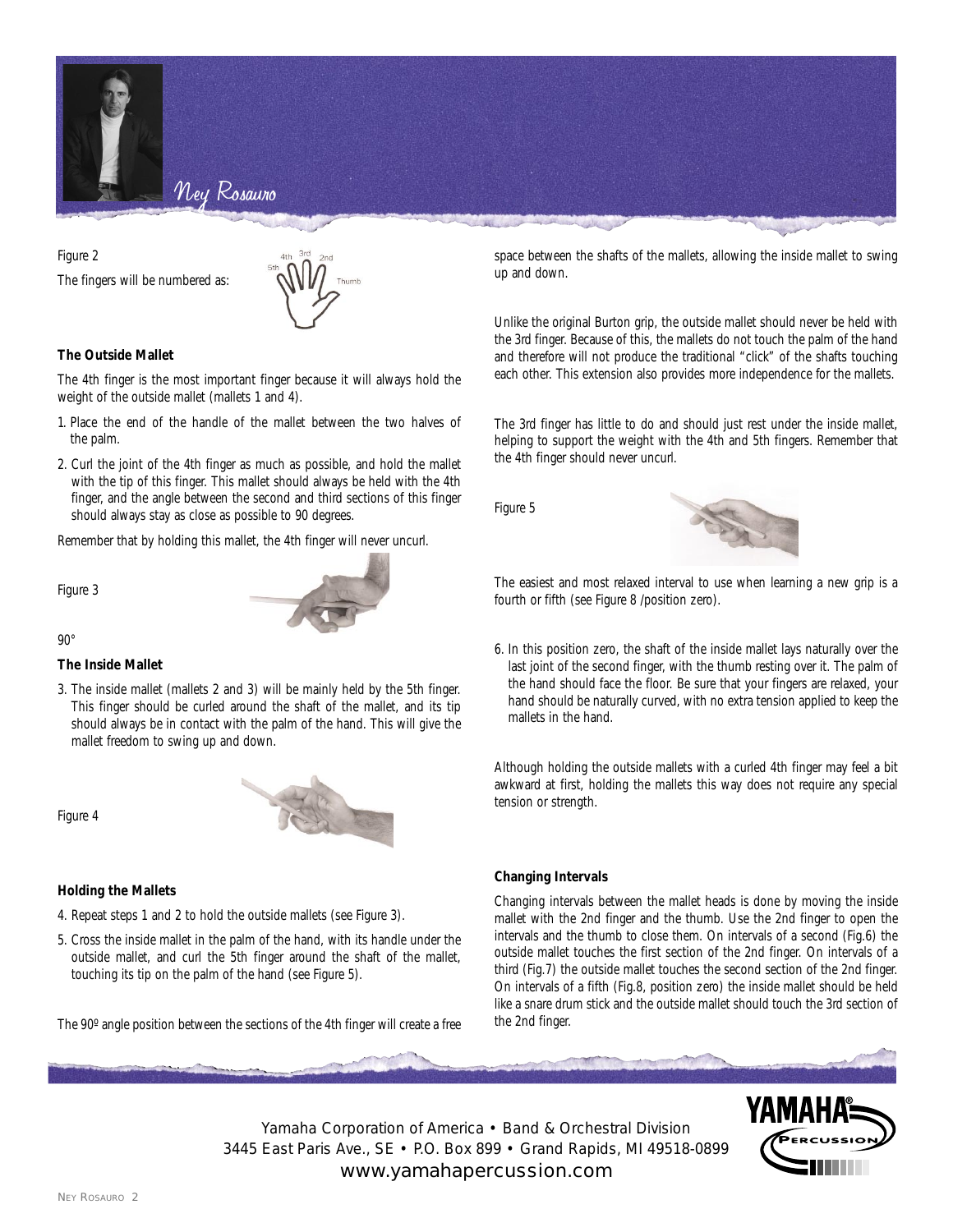

Figure 6

Figure 7



Figure 8 (position zero)

2. For intervals of a sixth and larger, continue the movement by pushing the mallet with the thumb as shown below on Figures 9 and 10. On intervals of a sixth (Fig.9), the inside mallet should touch the first section of the thumb. For intervals of a seventh, the inside mallet should touch the bone between the sections of the thumb. For intervals of octave the inside mallet should touch the second section of the thumb as shown on Fig.10

Figure 9

Figure 10

3. To close intervals, use the thumb to push the inside mallet until the heads almost touch each other. In this case the second finger should rise, allowing space for the thumb to push the inside mallet, closing the interval.

When opening or closing intervals, the outside mallet does not move. The 4th finger should always stay curled to hold this mallet.

4. To compensate for the lack of wrist torque on small intervals (especially seconds), the palm of the hand should stay in a vertical position (parallel to the floor), with the thumb facing the ceiling. This will help give more independence on rolls and "double lateral" sticking.

Note that as illustrated in Figures 6 to 11, the closer the interval the more the palm of the hand should be in a vertical position, with the thumb facing the ceiling.

Figure 11



#### **Application of the "Musser Roll"**

For expressive marimba rolls, use the concept of the "Musser roll" or "ripple roll". Start the movement with the palms of the hands facing each other so the heads of the inside mallets will be in a higher position than the outside mallets. Hold the outside mallet firmly, and let the inside mallet swing up and down.

Hit the keyboard first with the outside mallet, letting the inside mallet drop later from its higher starting position (Figure 12). The thumb will help control the direction of the mallets and the changing intervals while rolling. Be careful that the shafts of the mallets do not touch each other in the palm of the hand, producing a click sound.

It is also possible to make this roll by hitting the keyboard first with the inside mallets. In this case, the outside mallets should start in a higher position, and hit the keyboard later.

Figure 12